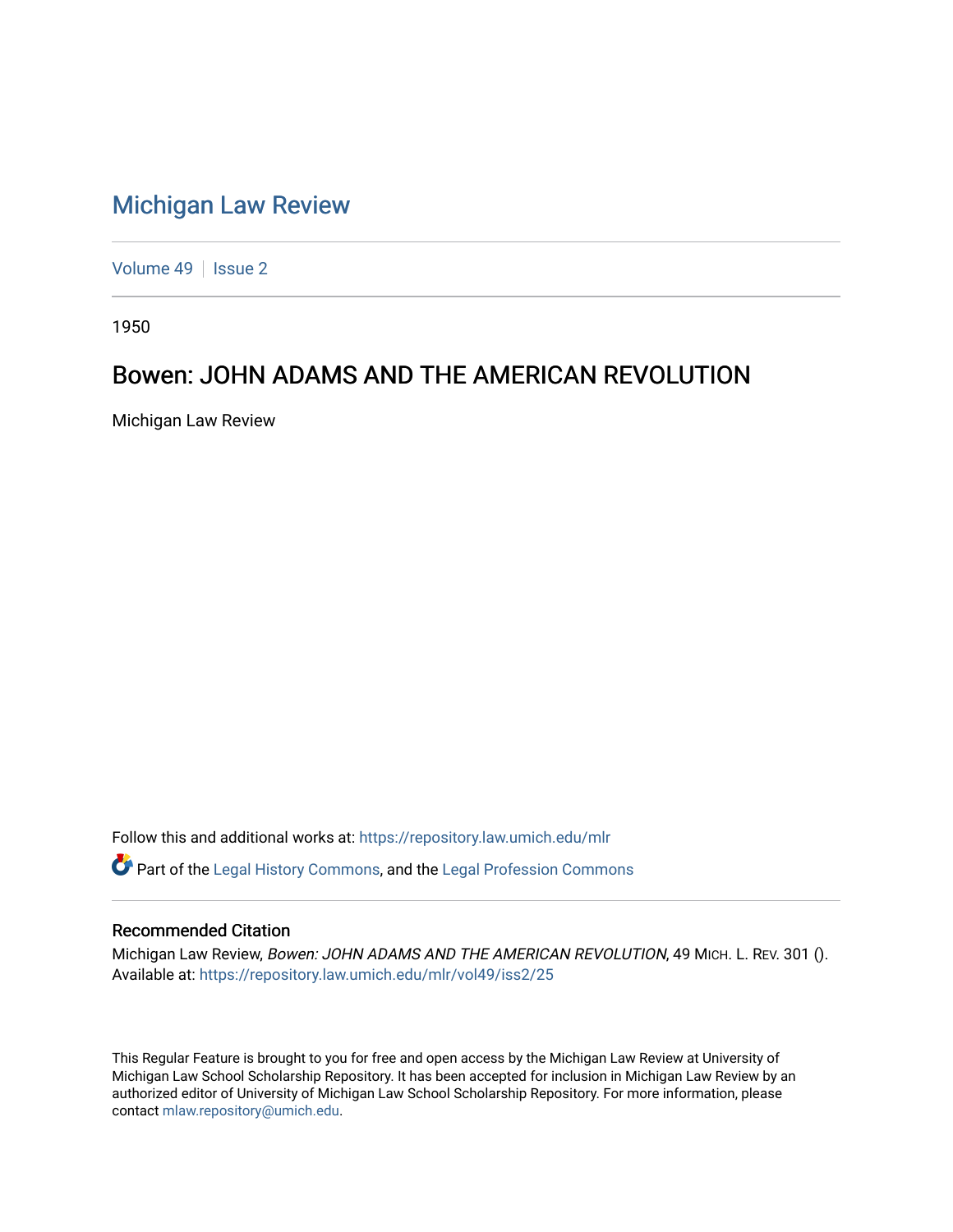JOHN ADAMS AND THE AMERICAN REVOLUTION. By *Catherine Drinker Bowen*. Boston: Little, Brown. 1950. Pp. xvii, 699. \$5.

The author of *Yankee From Olympus,* having breathed life into Justice Holmes, has surpassed herself to transmute the portly, conservative second President into a human, conscientious lawyer and constitutional architect. While the work has general appeal, it should also be of special interest to the lawyer and law student. For John Adams, particularly during this period of his life, was, in his own thinking as well as in that of his contemporaries, primarily a lawyer, with his political activities considered avocational. Yet in the cases which he defended, the trend towards revolution develops-the protest against confiscation of Hancock's sloop "Liberty" under the Townshend Acts, the defense of American seamen charged with killing a British officer in the course of impressment at